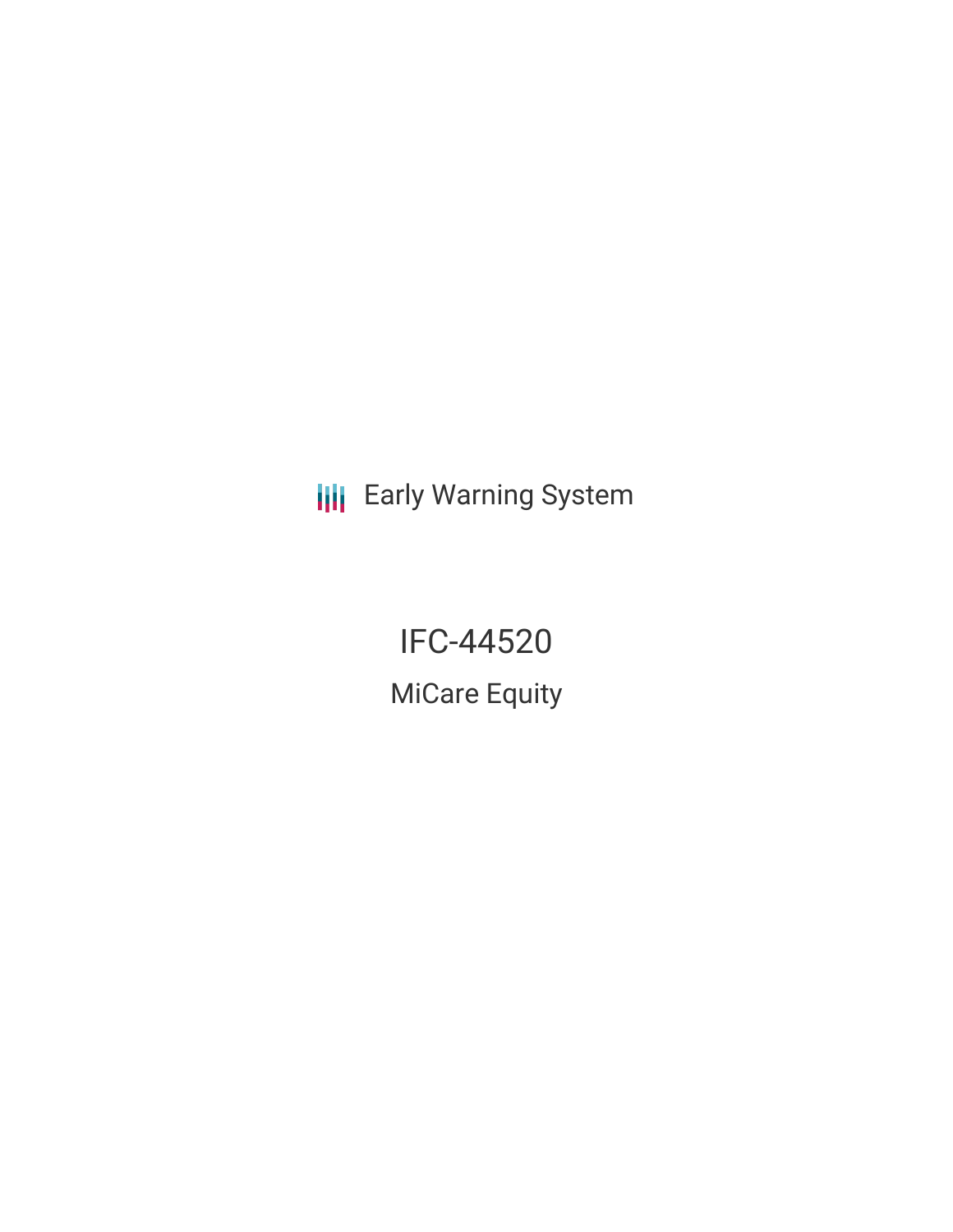### **Quick Facts**

朋

| <b>Financial Institutions</b>  | International Finance Corporation (IFC)  |
|--------------------------------|------------------------------------------|
| <b>Status</b>                  | Proposed                                 |
| <b>Bank Risk Rating</b>        | C                                        |
| <b>Voting Date</b>             | 2021-01-08                               |
| <b>Borrower</b>                | MICARE SDN BHD                           |
| <b>Sectors</b>                 | Education and Health, Industry and Trade |
| <b>Investment Type(s)</b>      | Equity                                   |
| <b>Investment Amount (USD)</b> | $$30.00$ million                         |
| <b>Project Cost (USD)</b>      | \$100.00 million                         |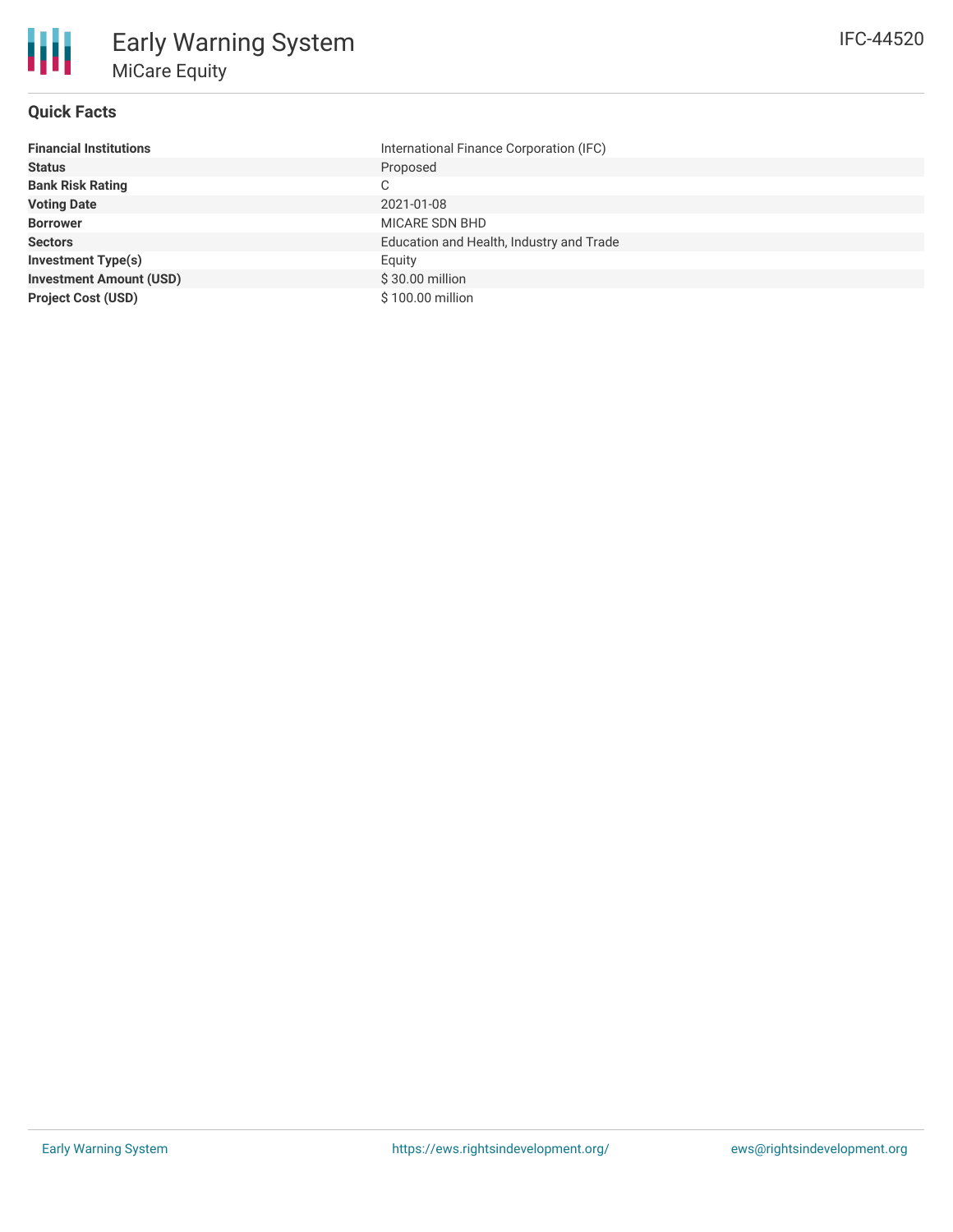

## **Project Description**

According to IFC website, the MiCare is expanding its operations to other countries in Southeast Asia. IFC will provide financing for MiCare's expansion, particularly for (i) the potential acquisition of TPA providers and greenfield expansion in developing countries in Southeast Asia such as Indonesia and Vietnam; and (ii) capital expenditures and IT infrastructure development in existing countries of operation and target markets for expansion.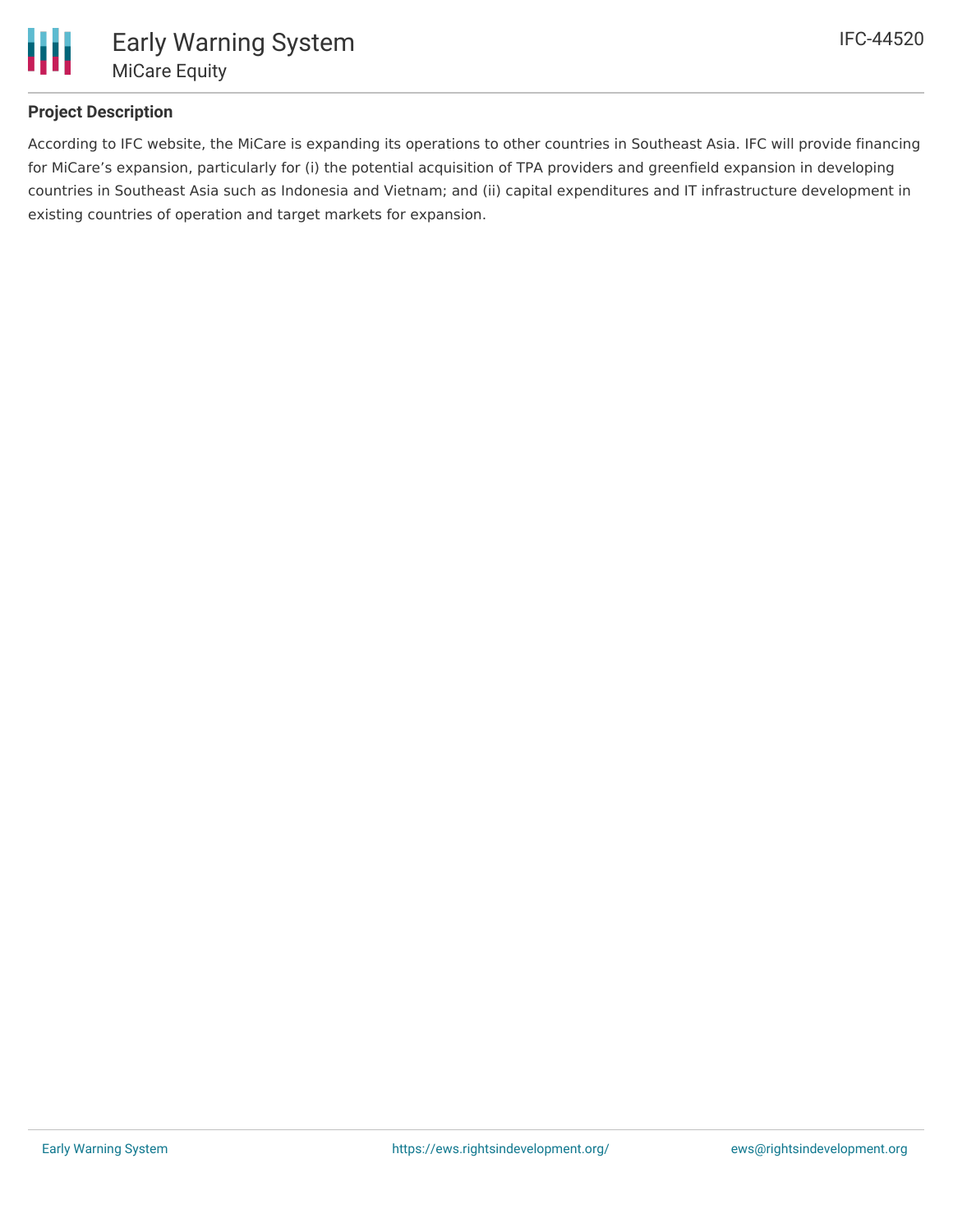

## **People Affected By This Project**

At the Project level, expected outcomes include the provision of large-scale, cost-efficient, value-added medical administration services that ultimately contribute to managing healthcare costs and improving health outcomes. This will be achieved through introducing process improvements and leveraging the use of MiCare's proprietary digital tools in new markets. At the market level, IFC anticipates that the Project will enhance competitiveness in the sector through industry consolidation and replication by competitors of improvements and innovations introduced by MiCare.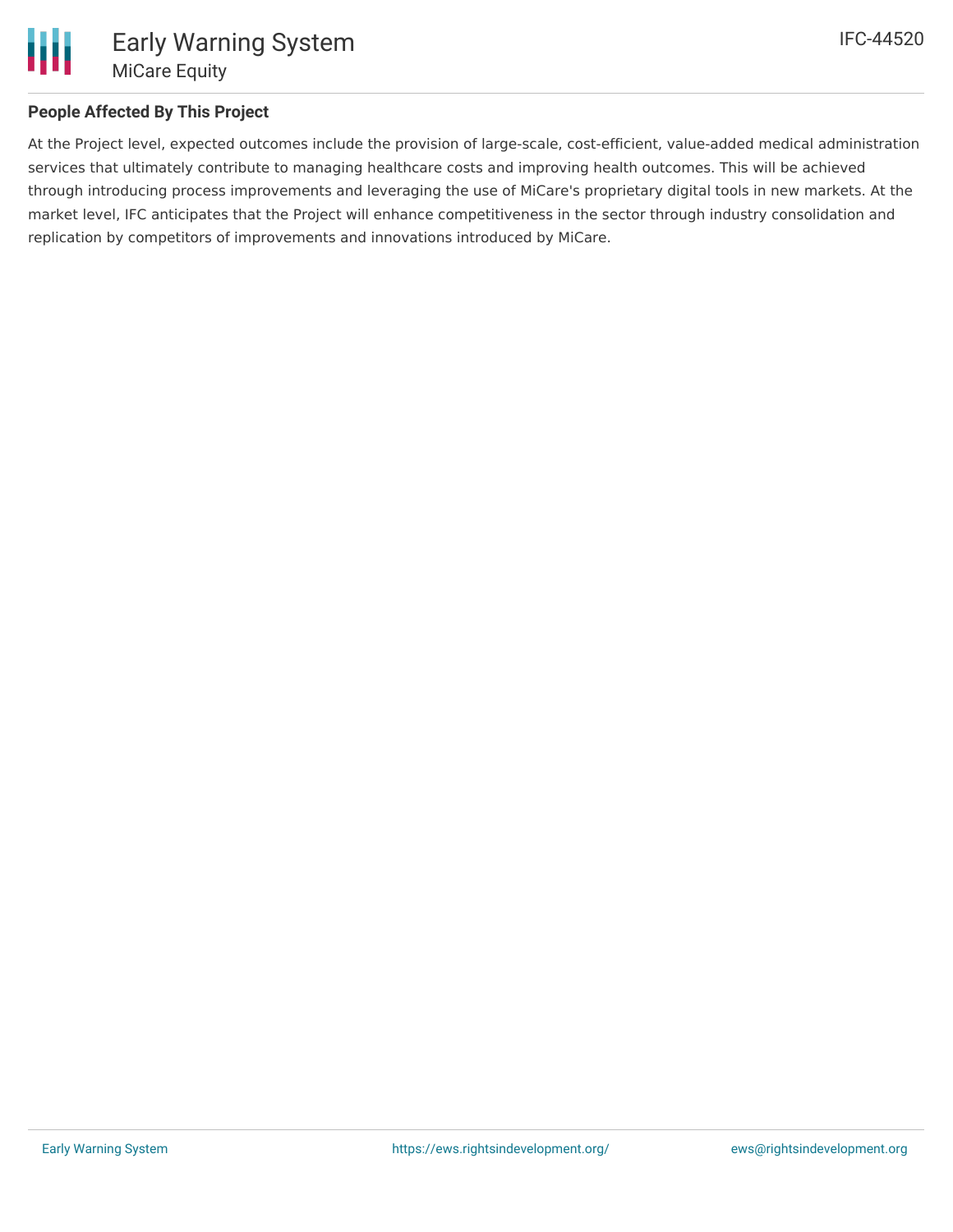### **Investment Description**

• International Finance Corporation (IFC)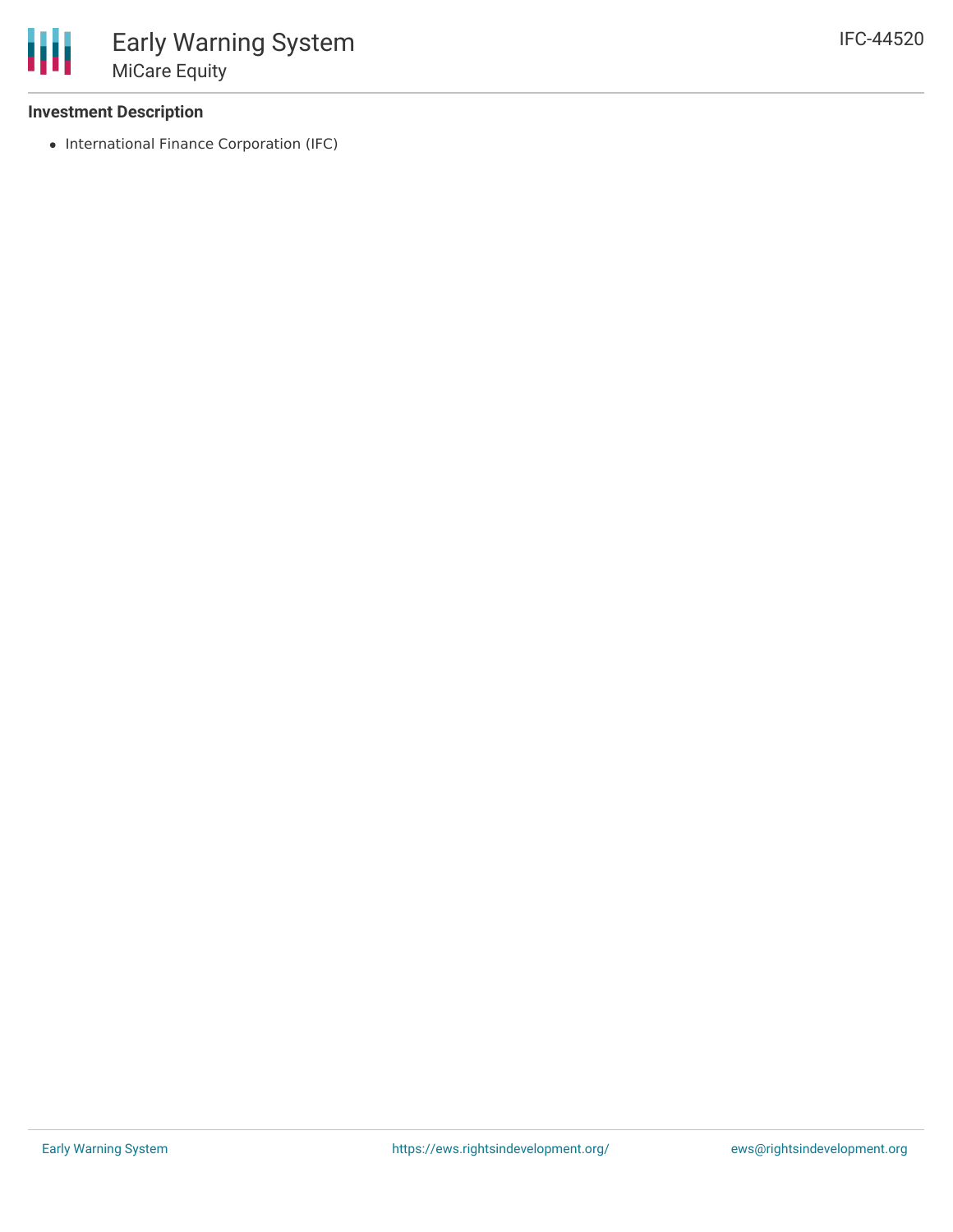

| <b>Private Actor 1</b> | <b>Private Actor</b><br>' Role | <b>Private Actor</b><br>1 Sector | <b>Relation</b> | <b>Private Actor 2</b> | <b>Private Actor</b><br>2 Role | <b>Private Actor</b><br>2 Sector |
|------------------------|--------------------------------|----------------------------------|-----------------|------------------------|--------------------------------|----------------------------------|
| . .                    | $\sim$                         | $\sim$                           |                 | MICARE SDN BHD         | Client                         | $\overline{\phantom{a}}$         |